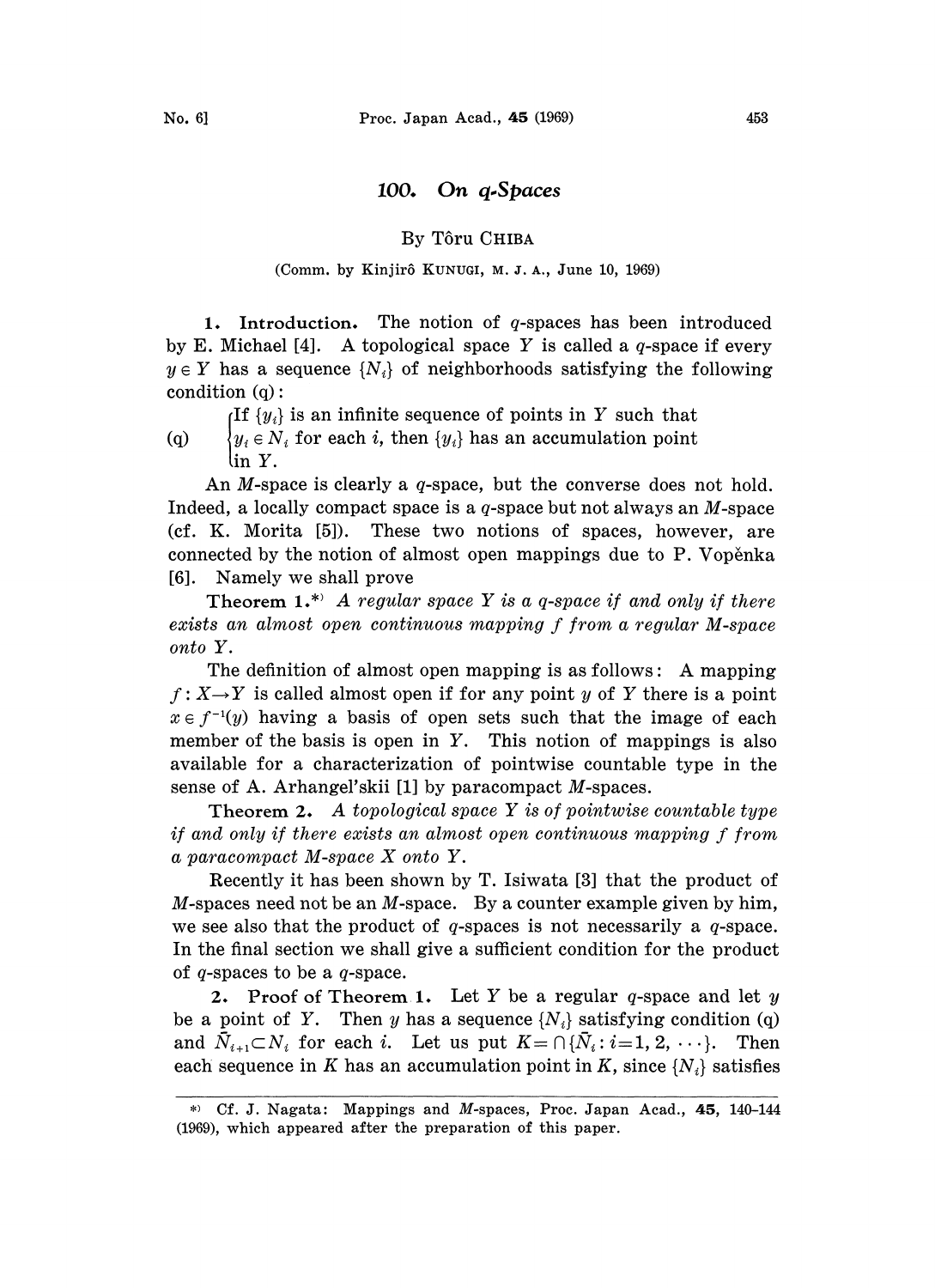#### 454 **T. CHIBA** [Vol. 45,

condition (q). Therefore K is countably compact. Moreover  $\{N_i\}$  is a countable base for K in the sense of Arhangel'skii (cf.  $[1, p. 36]$ ). To prove this, let O be any open set in Y and suppose that  $O \npreceq N_i$  for each i. In case  $N_i-0$  consists of a finite number of points for some i, there is a point  $p \in \bigcap \{N_i - O; i = 1, 2, \cdots\}$  since  $N_i - O \neq \emptyset$  for each i. Hence  $K\subset\mathcal{O}$ . In case  $N_i$ -O consists of an infinite number of points for each *i*, we can choose an infinite sequence  $\{y_i\}$  such that  $y_i \in N_i - O$ for each *i*. By condition (q),  $\{y_i\}$  has an accumulation point p in Y. Obviously  $p \in K$  and  $p \notin O$ . Thus  $K \not\subset O$ . Hence  $\{N_i\}$  is a countable base for K. Consequently there exists a covering  $\{K_{\alpha}; \alpha \in \Omega\}$  of Y by countably compact sets of countable character.

Now, for each  $\alpha \in \Omega$ , let us consider the new space  $Y_{\alpha}$  that consists of all the points in Y. The topology for  $Y_a$  is defined as follows: Each point of  $Y_a-K_a$  is isolated and neighborhoods of a point y in  $K_a$  are the same as in Y. The regularity of  $Y_a$  can be easily verified. Let  $\{U^i_\alpha\colon i=1,\,2,\,\cdots\}$  be a countable base for  $K_\alpha$  in Y such that  $U^{i+1}_\alpha\subset U^i_\alpha$ for each i and put  $\mathfrak{U}_\alpha^i = \{U_\alpha^i\} \cup \{\{y\}$ ;  $y \in Y_\alpha - U_\alpha^i\}$  for  $i = 1, 2, \cdots$ . Then  $\{\mathfrak{U}_\alpha^i; i=1, 2,\cdots\}$  is a normal sequence in  $Y_\alpha$  satisfying the condition (M) in [5]. Accordingly  $Y_a$  is a regular *M*-space.

Finally, let X be the topological sum of  $\{Y_\alpha;\alpha\in\Omega\}$  and let  $f:X\to Y$ be the natural surjection;  $f|Y_a: Y_a \rightarrow Y$  is the identity as a map of sets. Then X is clearly a regular M-space. To show that  $f$  is almost open, let y be any point of Y. If we choose  $\alpha \in \Omega$  such that  $y \in K_{\alpha}$ , then  $f^{-1}(y) \cap Y_{\alpha}$  consists of a single point which we denote by x. Let 11 be a neighborhood basis at x in Y. Then  $\mathfrak{B} = \{f^{-1}(U) \cap Y_{\alpha}; U \in \mathfrak{U}\}\)$  is a neighborhood basis at x in X and  $f(V)$  is open in Y for each  $V \in \mathfrak{B}$ . The continuity of  $f$  is trivial. Thus the "only if" part is proved.

The proof of the "if" part follows from the next lemma.

Lemma 1. An almost open image of a q-space is a q-space.

**Proof.** Let X be a q-space and let  $f: X \rightarrow Y$  be an almost open continuous mapping. Let  $y$  be a point of  $Y$ . Then there is a point  $x \in f^{-1}(y)$  having a basis 1I of open sets such that  $f(U)$  is open in Y for each  $U \in \mathfrak{U}$ . Since X is a q-space,  $\mathfrak{U}$  contains a sequence  $\{U_i\}$ satisfying condition (q). Then, as is easily shown,  $\{f(U_i)\}\$ is a sequence of neighborhoods of  $y$  satisfying condition (q). Hence  $Y$  is a  $q$ -space.

Remark. Theorem <sup>1</sup> remains true if we replace the word "regular" by "completely regular" or "normal" throughout.

3. Proof of Theorem 2. The "only if" part can be proved similarly as that of Theorem 1.

The proof of "if" part follows from the next lemma, since a paracompact M-space is of pointwise countable type (cf. [1, Theorem 3.10]).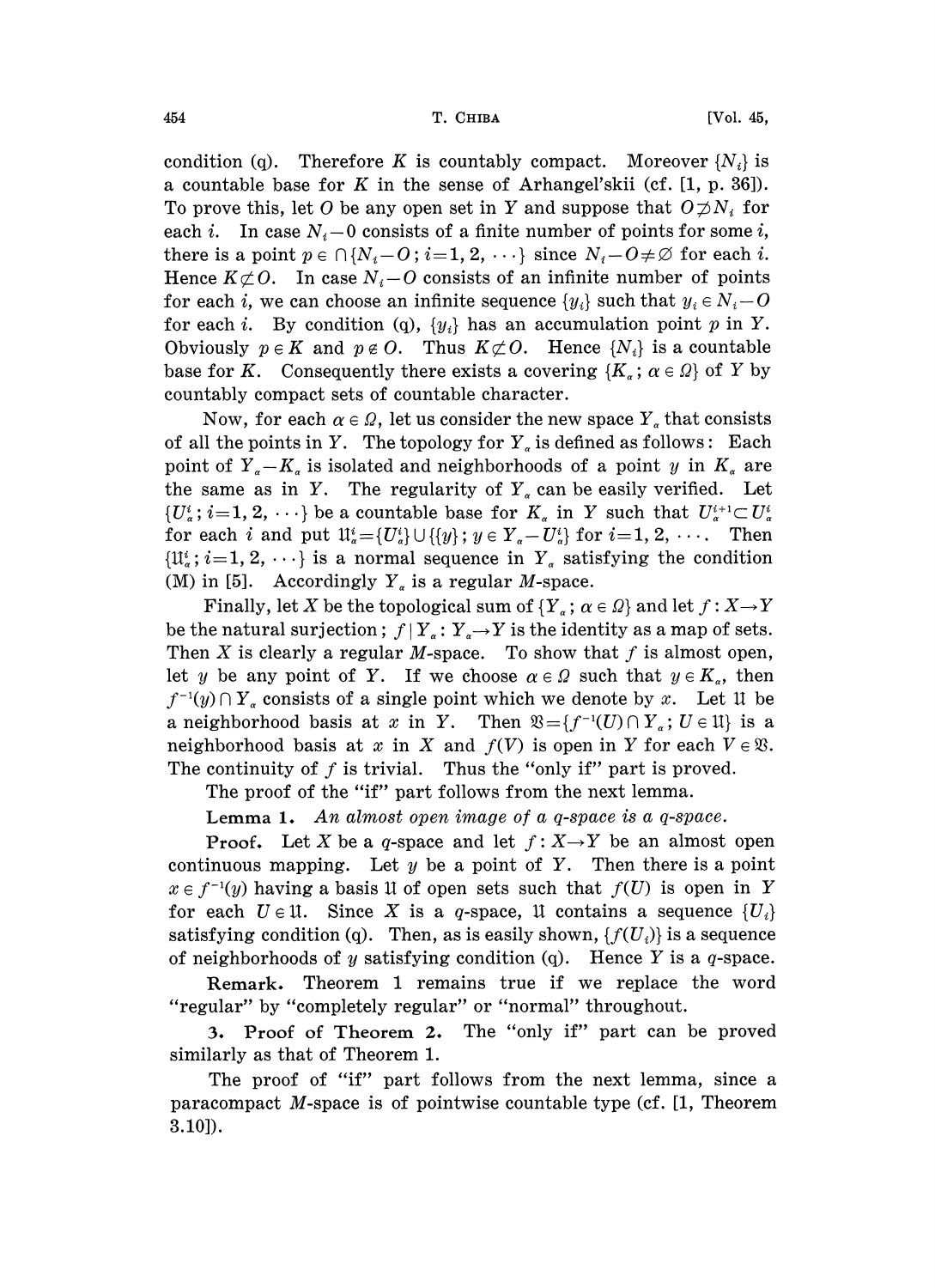Lemma 2. An almost open image of <sup>a</sup> regular space of pointwise countable type is of pointwise countable type.

**Proof.** Let  $X$  be a regular space of pointwise countable type and let  $f: X \rightarrow Y$  be an almost open continuous mapping. Let y be a point of Y. Then there is a point  $x \in f^{-1}(y)$  having a basis 11 of open sets such that  $f(U)$  is open in Y for each  $U \in \mathfrak{U}$ . Since X is of pointwise countable type, there is a countable base  ${V_i}$  for a compact set containing x. Let us choose a sequence  $\{U_i\}$  from the members of 1 such that  $\bar{U}_{i+1} \subset U_i \cap V_i$  for each i. Then  $\{U_i\}$  is a countable base for the compact set  $K = \bigcap \{ \bar{U}_i \}$  and thus  $\{ f(U_i) \}$  is a countable base for the compact set  $f(K)$  containing y. Hence Y is of pointwise countable type.

4. Products of q-spaces. Let us consider the following condition  $(k_0)$ :

lEach sequence containing an accumulation point has <sup>a</sup>

 $(k_0)$  [Each sequence containing an accumulation point

Evidently k-spaces and sequential compact spaces satisfy condition  $(k_0)$ . From the proof of Theorem 1 we have immediately the following theorem.

Theorem 3. A regular space Y is a q-space satisfying condition  $(k_0)$  if and only if there exists an almost open continuous mapping f from a regular M-space X satisfying condition  $(k_0)$  onto Y.

In Ishii, Tsuda, and Kunugi  $[2]$  the class  $\mathfrak C$  of spaces is defined. By our condition  $(k_0)$  the class  $\mathfrak C$  is expressed as follows: An *M*-space belongs to the class  $\mathfrak C$  if and only if it satisfies condition  $(k_0)$ . Thus their results read as follows:

1) The product of an M-space satisfying condition  $(k_0)$  and an arbitrary M-space is an M-space.

2) The product of a countable number of  $M$ -spaces satisfying condition  $(k_0)$  is again an M-space satisfying condition  $(k_0)$ .

Since the product of a countable number of almost open mappings is almost open, the next theorem follows at once from the above facts and Theorem 3.

Theorem 4. 1) The product of a regular q-space satisfying condition  $(k_0)$  and an arbitrary regular q-space is a regular q-space.

2) The product of a countable number of regular q-spaces satisfying condition  $(k_0)$  is again a regular q-space satisfying condition  $(k_0)$ .

# References

[1] A. Arhangel'skii: Bicompact sets and the topology of spaces. Translation of the. Moscow Mathematical Society, 1-62 (1965).